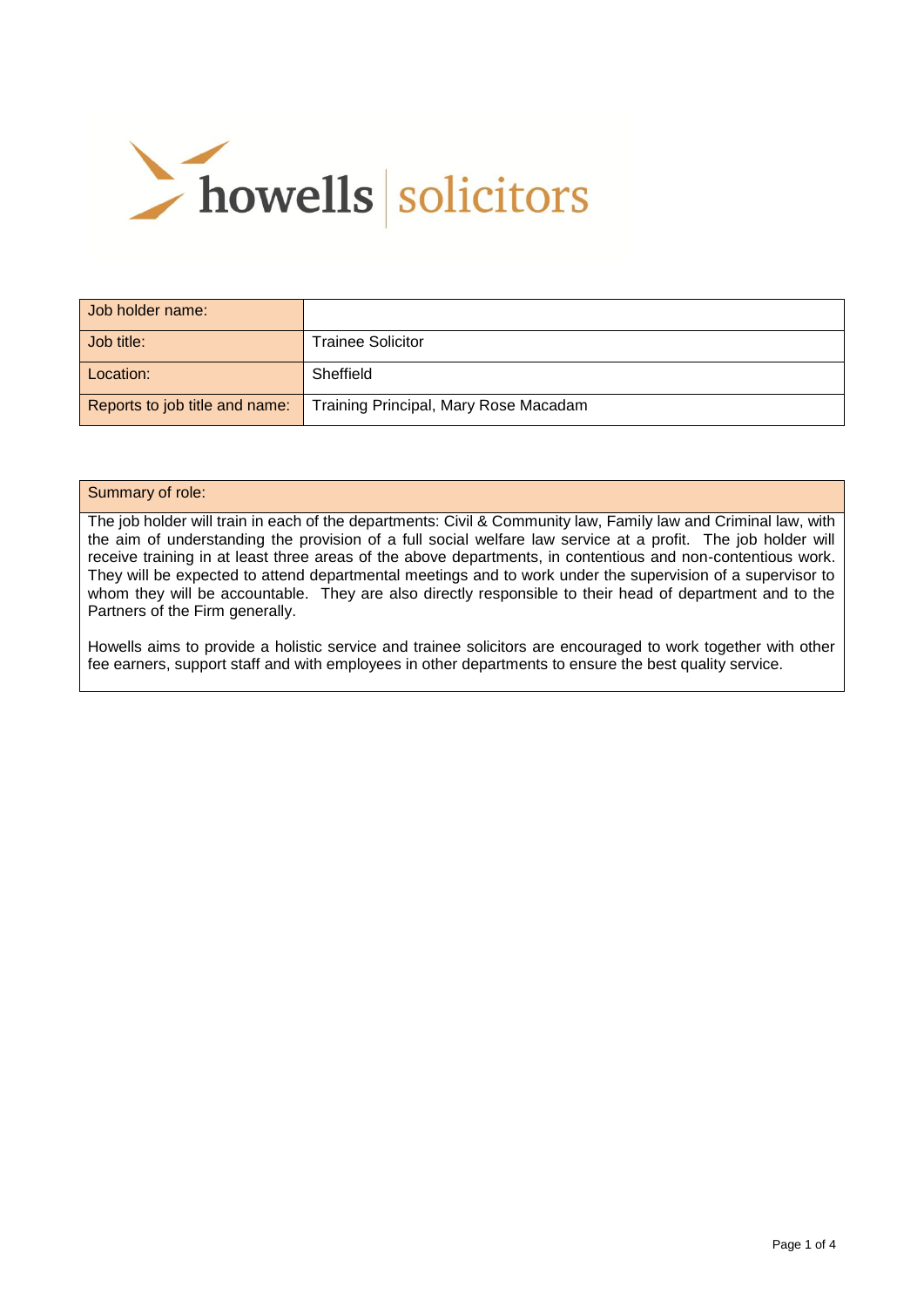### Responsibilities:

## **General Responsibilities**

- $\triangleright$  To keep a record of the work that they have done, linked to the skills standards, in accordance with the Solicitors Regulation Authority requirements.
- To take responsibility for their own development, training and work practices.
- To complete the Professional Skills Course satisfactorily before the end of the Period of Recognised Training..
- $\triangleright$  To deal quickly and efficiently with the affairs of their clients and their supervisor's clients.
- To ensure that proper procedures are followed when completing administrative paperwork
- To ensure that there are no breaches of confidentiality.
- $\triangleright$  To record their time on a regular basis.
- To ensure that their files are kept in good order and up to date and checked on a monthly basis.
- Relating courteously and effectively with support staff.
- Using all opportunities to further public relations and image of the firm.

## **Specific Responsibilities**

Major Responsibilities

- To ensure that they have regular meetings with their supervisor.
- $\triangleright$  To carry out work that is delegated to them, to ensure a speedy result for the client.
- ▶ To prepare cases efficiently and conduct them in accordance with the Solicitors Regulation Authority and Legal Aid Agency guidelines and in the Family Department with the Solicitors Family Law Association guidelines.
- $\triangleright$  To be accessible to their clients, or their supervisor's clients and to communicate with them on a regular basis.
- $\triangleright$  To liaise with other members of staff, including the partner responsible for trainee solicitors and partners generally.
- To attend meetings and training sessions that their head of department considers beneficial for their post.

### Job Content

- Working closely with their supervisor and carrying out work which is delegated by their supervisor or other members of department.
- Dealing with correspondence and telephone calls.
- **Dealing with clients in person when asked to do so by their supervisor and advising them generally.**
- Maintaining proper diary systems.
- **Drafting documents and instructions when asked to do so.**
- Negotiating settlements with other parties when asked to do so.
- > Briefing Counsel.
- > Attending Court.
- Assessing clients for the purposes of public funding when asked to do so.
- Liasing with the Legal Aid Agency.
- Carrying out any tasks relating to their work if asked to do so by their supervisor or any other member of the department.

# **Job Summary**

To be accountable to their supervisor, the Partners in general and the other solicitors in each of the departments to which they rotate. To work quickly and efficiently with clients and work as part of a team with a commitment to public funding work.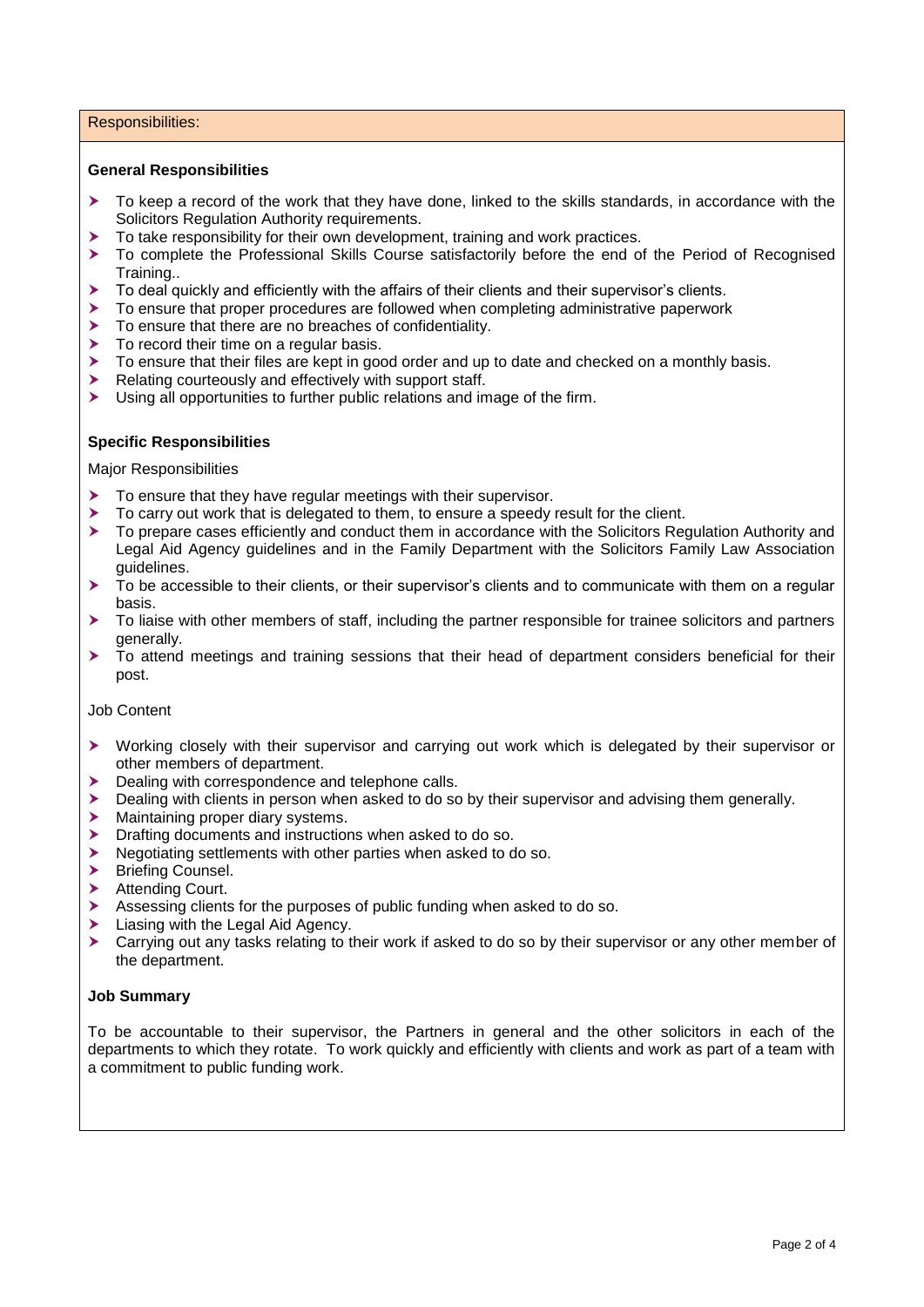### Skills and capabilities

- Communication written and spoken, active listening
- Problem Solving
- Ability to develop relationships
- Ability to learn
- Computer Literate
- Ability to work as part of a team
- Ability to work on own initiative

### **Competencies**

These describe how a person is expected to carry out their particular role. They do not describe what a person does. Achieving higher level competencies indicates that all preceding levels are being demonstrated.

The Competency Framework document has full details of the how each competency is demonstrated. To meet the competency level expected the role holder must be meeting all the behavioural indicators of the levels preceding it.

| Competency                              | Level |
|-----------------------------------------|-------|
| Client care - customer service          |       |
| Quality and compliance                  | 2     |
| Planning and organising                 | 2     |
| Decision making                         | っ     |
| Communicating and influencing           | ◠     |
| Team work                               | 2     |
| <b>Business development</b>             | っ     |
| Financial performance and profitability | っ     |
| Team leadership                         |       |

The job holder is expected to perform consistently at the above competency levels.

## **Performance**

Personal performance in the role is measured by achieving, maintaining and exceeding the expected level of:

- chargeable time
- financial targets
- competencies over a sustained time frame
- demonstrating the skills and capabilities for the role

Identifying under performance highlights areas for individual development in order to ensure effective delivery of service to the client.